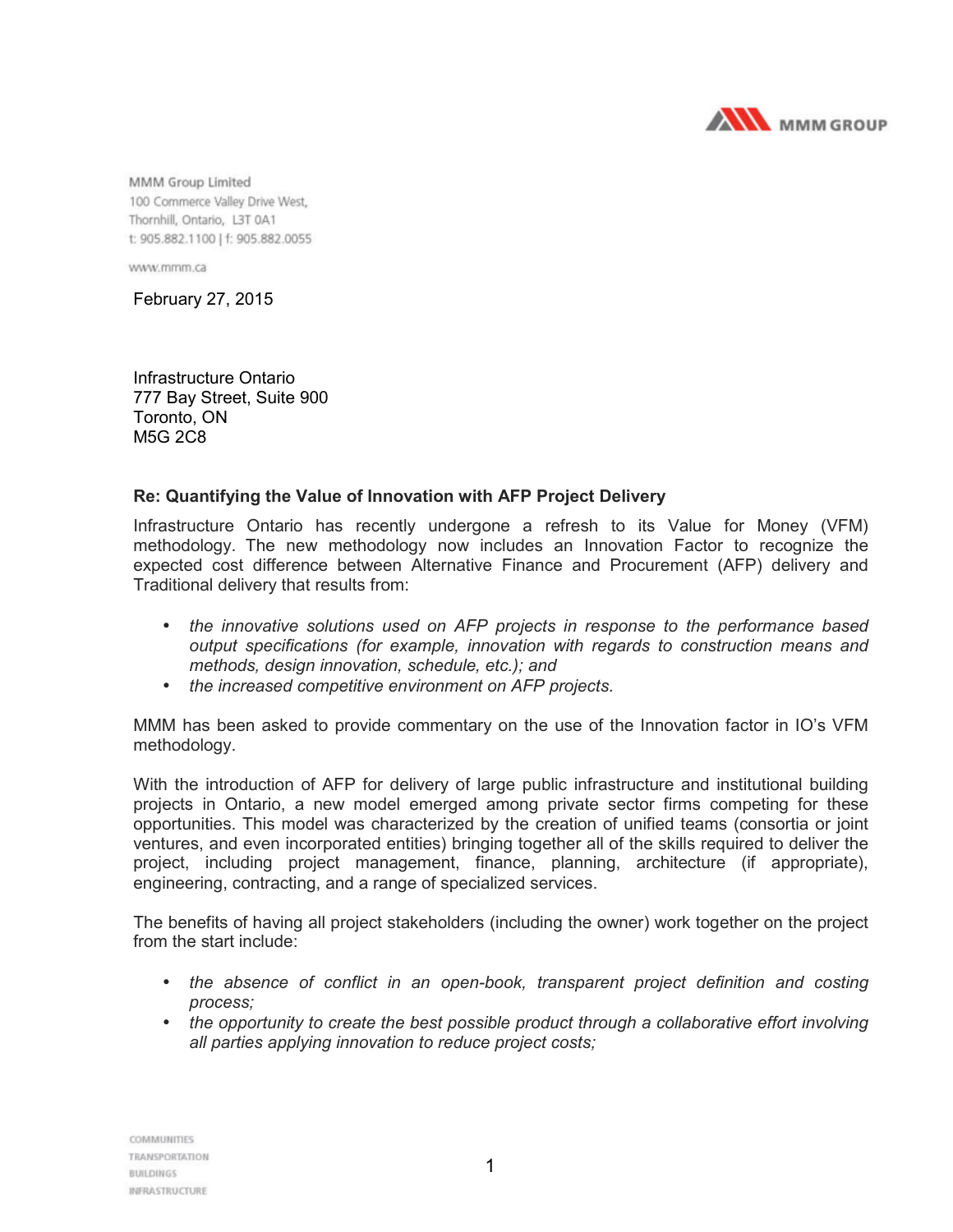

- *the addition of constructability to the process of design and development;*
- *the ability to achieve a high level of cost certainty early in the project development process;*
- *the provision of a high level of date certainty by shortening time frames from what would be the case in conventional design/bid/build delivery;*
- *the allocation of project risks to the party best suited to manage them;*
- *the application of life cycle costing and the avoidance of "low bid", low quality solutions; and*
- *the maintenance of a competitive, transparent bidding process.*

Two studies were undertaken by MMM Group Limited for Infrastructure Ontario concerning budgeting capital costs in the highway and transit sectors. The studies reviewed project data and obtained professional advice regarding the difference in capital costs for major components of civil works (both highways and transit) and transit vehicle acquisition that could be expected under different methods of procurement.

A key part of the studies involved interviews conducted with leading Canadian and international construction and concession companies in the AFP/PPP sector. Companies such as PCL, SNC Lavalin, Dragados, ACS, Ellis Don, AECON and Hochtief were interviewed.

The study findings confirm that projects delivered by AFP (DBFM and DBFOM) produce significant savings in both hard and soft costs through:

- *synergies and avoidance of duplication;*
- *the application of value engineering and innovation; and*
- *the avoidance of 'scope creep'.*

The main advantages of AFP projects identified in the survey of major contractors and developers are:

- *enhanced project innovation;*
- *better life cycle costing;*
- *condensed schedules;*
- *the transfer of specific risks to the party best able to manage them; and*
- *the opportunity to select the best team to develop and deliver the project.*

In order to gather additional data in support of the assumptions and findings of this report, a questionnaire was developed for the purpose of interviewing leaders in the AFP/PPP industry.

The contractors/developers all agreed that civil works provide the greatest opportunity for innovation and cost savings with the margin of savings of 10% to 15%, and in some cases as high as 20% to 30%.